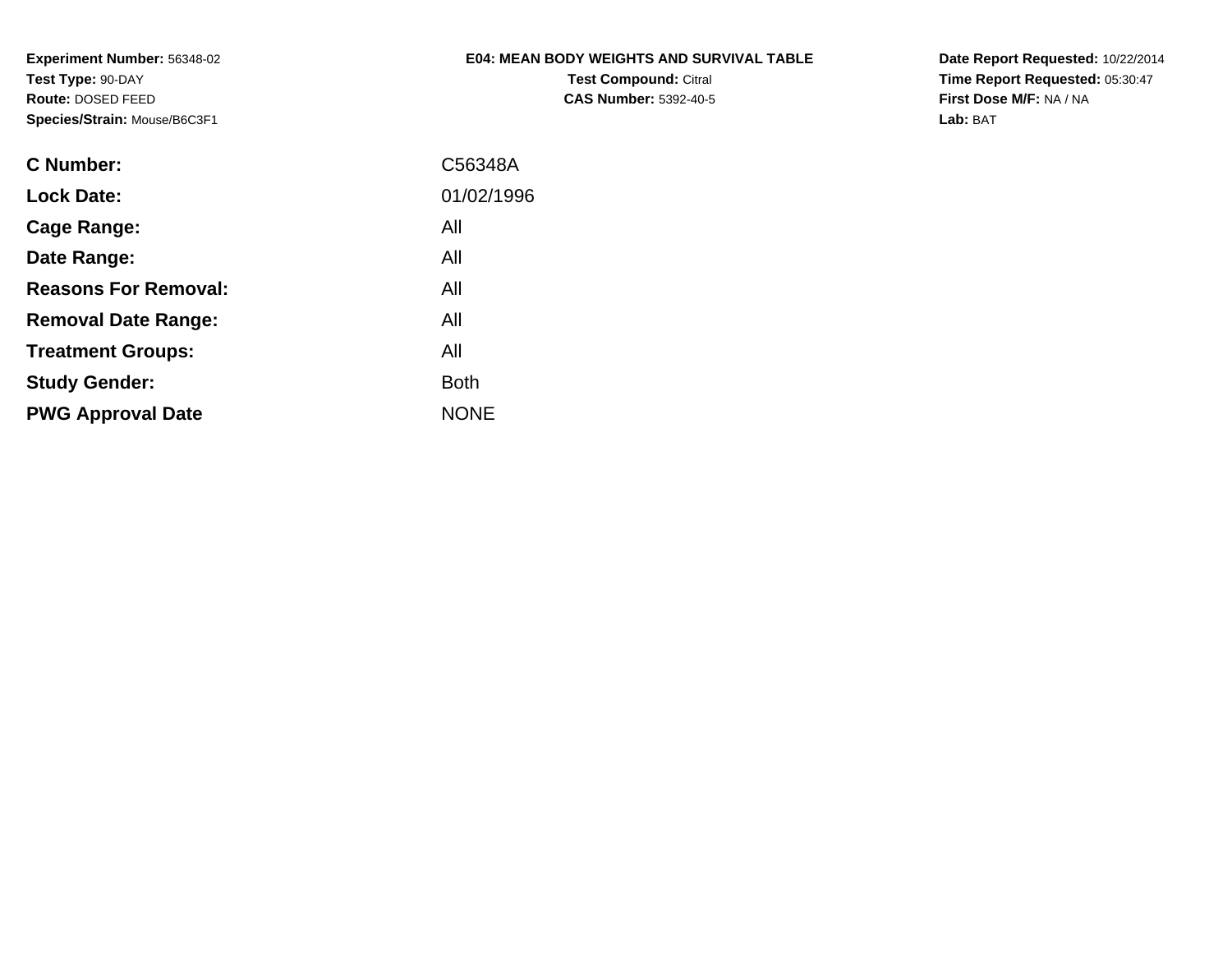### **Experiment Number:** 56348-02**Test Type:** 90-DAY **Route:** DOSED FEED**Species/Strain:** Mouse/B6C3F1

### **E04: MEAN BODY WEIGHTS AND SURVIVAL TABLETest Compound:** Citral **CAS Number:** 5392-40-5

**Date Report Requested:** 10/22/2014**Time Report Requested:** 05:30:47**First Dose M/F:** NA / NA**Lab:** BAT

#### **MALE**

| <b>DAY</b>         | <b>UNTREAT</b> |    | <b>VEHICLE CONTROL</b> |    |       | 3900 PPM    |    |       | <b>7800 PPM</b> |    |       | 15600 PPM   |    |
|--------------------|----------------|----|------------------------|----|-------|-------------|----|-------|-----------------|----|-------|-------------|----|
|                    | WT(g)          | N  | WT(g)                  | N  | WT(g) | % OF CNTL N |    | WT(g) | % OF CNTL N     |    | WT(g) | % OF CNTL N |    |
|                    | 20.3           | 10 | 20.6                   | 10 | 20.3  | 99.0        | 10 | 20.3  | 99.4            | 10 | 20.0  | 97.8        | 10 |
| 8                  | 20.3           | 10 | 22.1                   | 10 | 20.2  | 95.4        | 10 | 19.3  | 90.9            | 10 | 16.5  | 77.8        | 10 |
| 15                 | 21.9           | 10 | 23.1                   | 10 | 20.6  | 91.5        | 10 | 19.5  | 86.5            | 10 | 16.9  | 75.1        | 10 |
| 22                 | 23.2           | 10 | 24.3                   | 10 | 21.8  | 91.6        | 10 | 20.3  | 85.4            | 10 | 17.6  | 74.2        | 10 |
| 29                 | 24.2           | 10 | 25.1                   | 10 | 22.5  | 91.1        | 10 | 21.2  | 86.0            | 10 | 17.5  | 70.9        | 10 |
| 36                 | 24.6           | 10 | 26.4                   | 10 | 23.6  | 92.8        | 10 | 21.8  | 85.7            | 10 | 18.1  | 70.9        | 10 |
| 43                 | 26.1           | 10 | 27.5                   | 10 | 24.7  | 92.2        | 10 | 22.7  | 84.6            | 10 | 18.5  | 69.2        | 10 |
| 50                 | 26.5           | 10 | 28.0                   | 10 | 25.1  | 92.0        | 10 | 23.1  | 84.8            | 10 | 18.3  | 67.3        | 10 |
| 57                 | 27.5           | 10 | 29.3                   | 10 | 26.0  | 91.5        | 10 | 23.7  | 83.4            | 10 | 18.4  | 64.9        | 10 |
| 64                 | 28.0           | 10 | 29.8                   | 10 | 26.4  | 91.4        | 10 | 24.3  | 84.0            | 10 | 19.5  | 67.5        | 10 |
| 71                 | 29.1           | 10 | 30.8                   | 10 | 26.2  | 87.4        | 10 | 24.4  | 81.3            | 10 | 20.0  | 66.7        | 10 |
| 78                 | 29.7           | 10 | 31.9                   | 10 | 27.3  | 88.8        | 10 | 25.1  | 81.4            | 10 | 20.1  | 65.4        | 10 |
| 85                 | 30.7           | 10 | 33.2                   | 10 | 28.1  | 88.1        | 10 | 25.5  | 80.0            | 10 | 21.3  | 66.7        | 10 |
| TERM<br><b>SAC</b> | 31.8           | 10 | 34.2                   | 10 | 29.0  | 87.8        | 10 | 26.4  | 79.9            | 10 | 23.1  | 70.0        | 10 |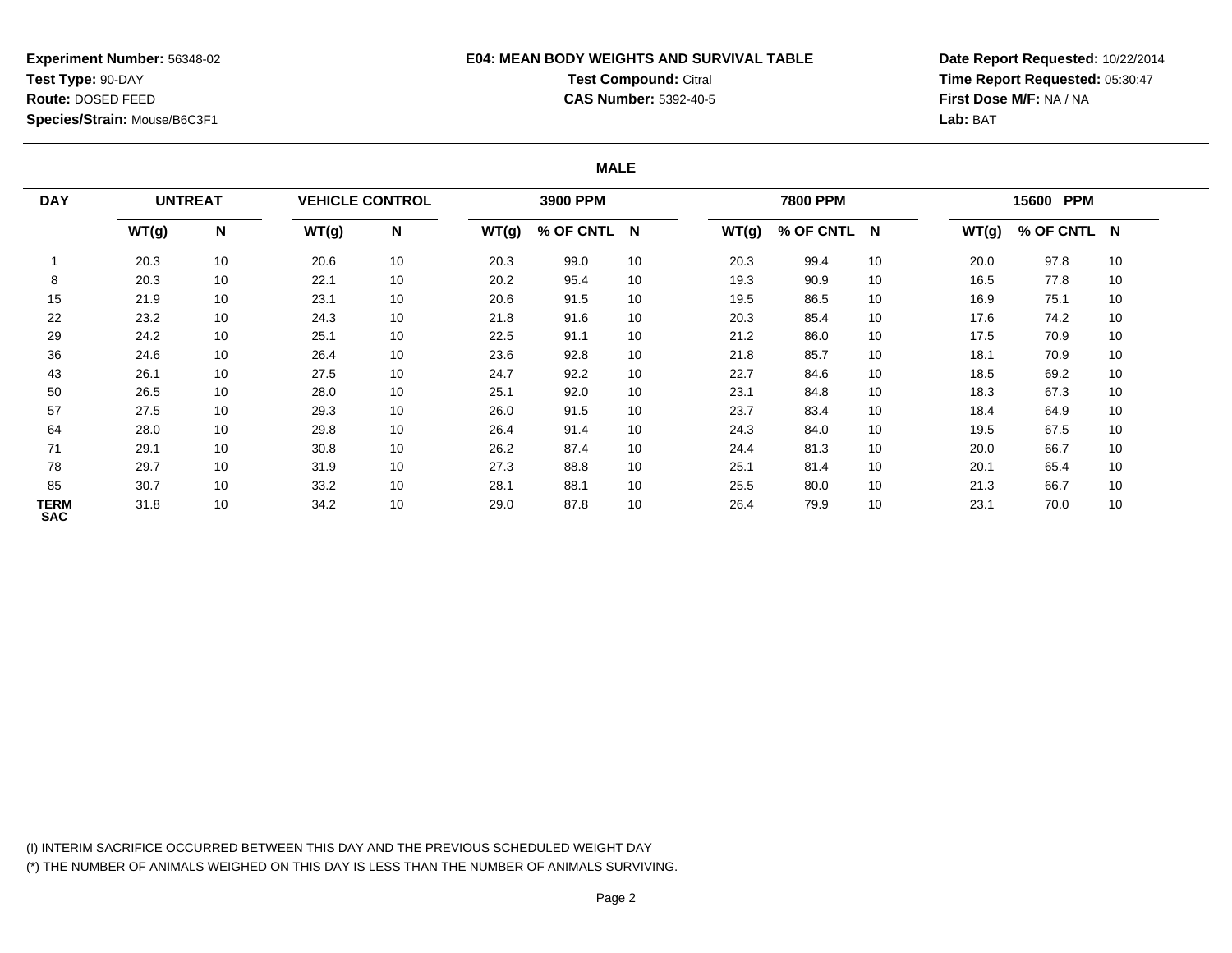### **E04: MEAN BODY WEIGHTS AND SURVIVAL TABLE**

**Test Compound:** Citral

**CAS Number:** 5392-40-5

**Date Report Requested:** 10/22/2014**Time Report Requested:** 05:30:47**First Dose M/F:** NA / NA**Lab:** BAT

#### **MALE**

| <b>DAY</b>                |      | 31300 PPM         |    |
|---------------------------|------|-------------------|----|
|                           |      | WT(g) % OF CNTL N |    |
|                           | 19.8 | 96.9              | 10 |
| 8                         | 14.8 | 69.6              | 10 |
| 15                        | 14.8 | 65.7              | 6  |
| 22                        | 15.6 | 65.6              | 6  |
| 29                        | 15.5 | 62.6              | 6  |
| 36                        | 15.4 | 60.6              | 6  |
| 43                        | 14.6 | 54.6              | 6  |
| 50                        | 14.7 | 53.8              | 6  |
| 57                        | 14.9 | 52.3              | 6  |
| 64                        | 14.9 | 51.5              | 6  |
| 71                        | 15.2 | 50.7              | 6  |
| 78                        | 15.4 | 50.0              | 6  |
| 85                        | 17.1 | 53.5              | 6  |
| <b>TERM</b><br><b>SAC</b> | 18.7 | 56.6              | 6  |

# \*\*\*END OF MALE DATA\*\*\*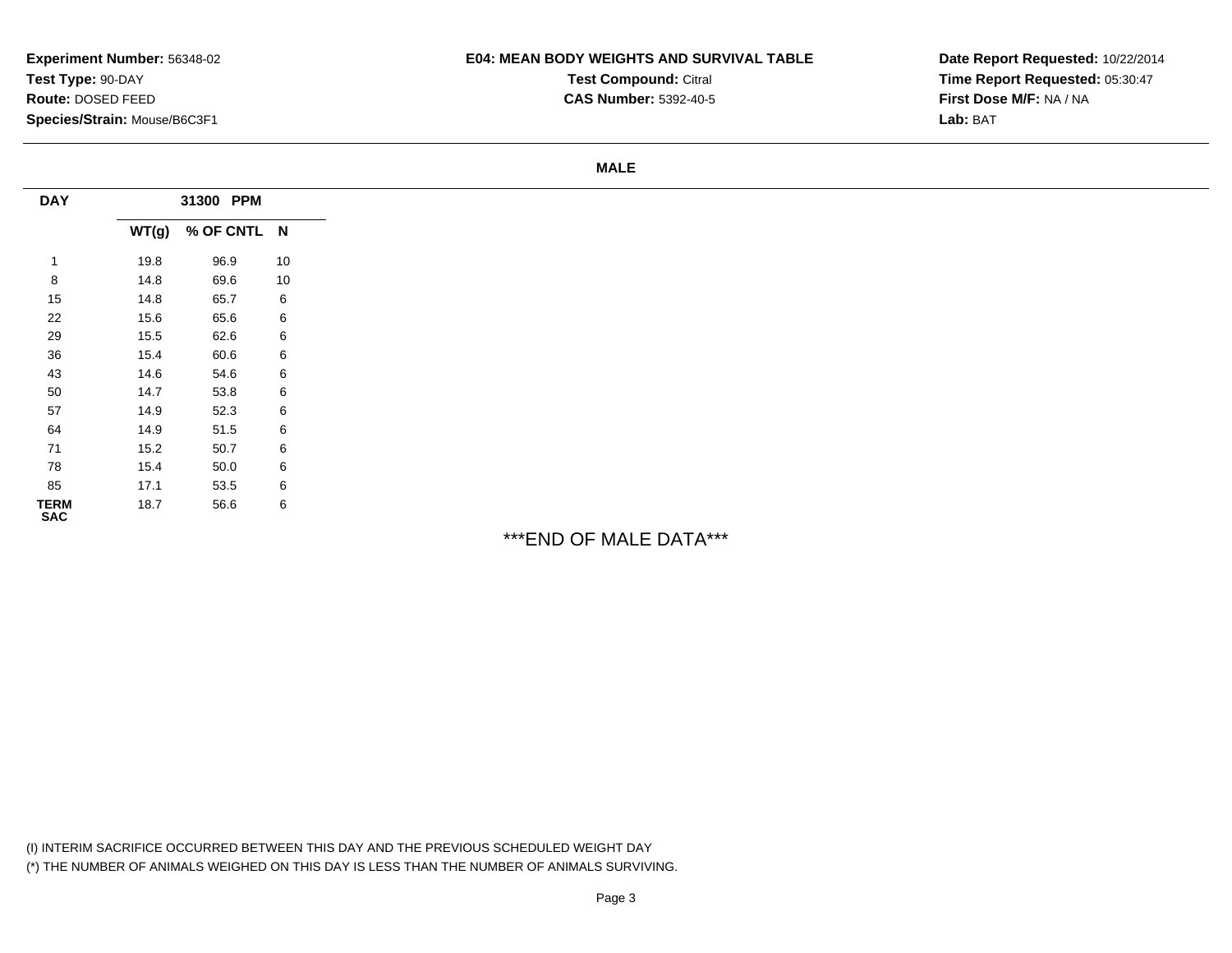### **Experiment Number:** 56348-02**Test Type:** 90-DAY **Route:** DOSED FEED**Species/Strain:** Mouse/B6C3F1

## **E04: MEAN BODY WEIGHTS AND SURVIVAL TABLETest Compound:** Citral

**CAS Number:** 5392-40-5

**Date Report Requested:** 10/22/2014**Time Report Requested:** 05:30:47**First Dose M/F:** NA / NA**Lab:** BAT

#### **FEMALE**

| <b>DAY</b>         | <b>UNTREAT</b> |    | <b>VEHICLE CONTROL</b> |    |       | 3900 PPM    |    |       | 7800 PPM    |    |       | 15600 PPM   |    |
|--------------------|----------------|----|------------------------|----|-------|-------------|----|-------|-------------|----|-------|-------------|----|
|                    | WT(g)          | N  | WT(g)                  | N  | WT(g) | % OF CNTL N |    | WT(g) | % OF CNTL N |    | WT(g) | % OF CNTL N |    |
|                    | 16.8           | 10 | 16.4                   | 10 | 16.6  | 99.9        | 10 | 17.0  | 102.5       | 10 | 16.8  | 101.3       | 10 |
| 8                  | 17.9           | 10 | 17.8                   | 10 | 17.5  | 98.5        | 10 | 15.9  | 89.2        | 10 | 13.5  | 76.0        | 10 |
| 15                 | 19.5           | 10 | 19.2                   | 10 | 18.9  | 97.8        | 10 | 17.0  | 88.0        | 10 | 14.3  | 73.7        | 10 |
| 22                 | 20.6           | 10 | 20.3                   | 10 | 19.4  | 94.8        | 10 | 17.4  | 85.3        | 10 | 14.7  | 71.9        | 10 |
| 29                 | 21.9           | 10 | 21.5                   | 10 | 20.3  | 93.7        | 10 | 18.4  | 84.7        | 10 | 15.0  | 69.3        | 10 |
| 36                 | 22.6           | 10 | 22.7                   | 10 | 21.3  | 94.2        | 10 | 18.2  | 80.6        | 10 | 15.2  | 67.2        | 10 |
| 43                 | 23.6           | 10 | 23.7                   | 10 | 22.2  | 93.7        | 10 | 19.0  | 80.3        | 10 | 15.3  | 64.7        | 10 |
| 50                 | 24.3           | 10 | 24.9                   | 10 | 22.7  | 92.3        | 10 | 19.8  | 80.4        | 10 | 15.6  | 63.2        | 10 |
| 57                 | 24.9           | 10 | 25.2                   | 10 | 22.6  | 90.2        | 10 | 19.9  | 79.3        | 10 | 16.1  | 64.3        | 10 |
| 64                 | 26.6           | 10 | 26.7                   | 10 | 24.1  | 90.6        | 10 | 19.8  | 74.5        | 10 | 16.9  | 63.4        | 10 |
| 71                 | 27.3           | 10 | 27.6                   | 10 | 24.7  | 90.2        | 10 | 20.7  | 75.6        | 10 | 16.9  | 61.5        | 10 |
| 78                 | 27.6           | 10 | 27.7                   | 10 | 25.4  | 92.0        | 10 | 20.6  | 74.5        | 10 | 17.1  | 61.8        | 10 |
| 85                 | 29.8           | 10 | 29.8                   | 10 | 26.1  | 87.5        | 10 | 21.2  | 71.1        | 10 | 18.2  | 61.1        | 10 |
| TERM<br><b>SAC</b> | 29.9           | 10 | 30.3                   | 10 | 27.0  | 89.8        | 10 | 22.5  | 74.8        | 10 | 18.8  | 62.4        | 10 |